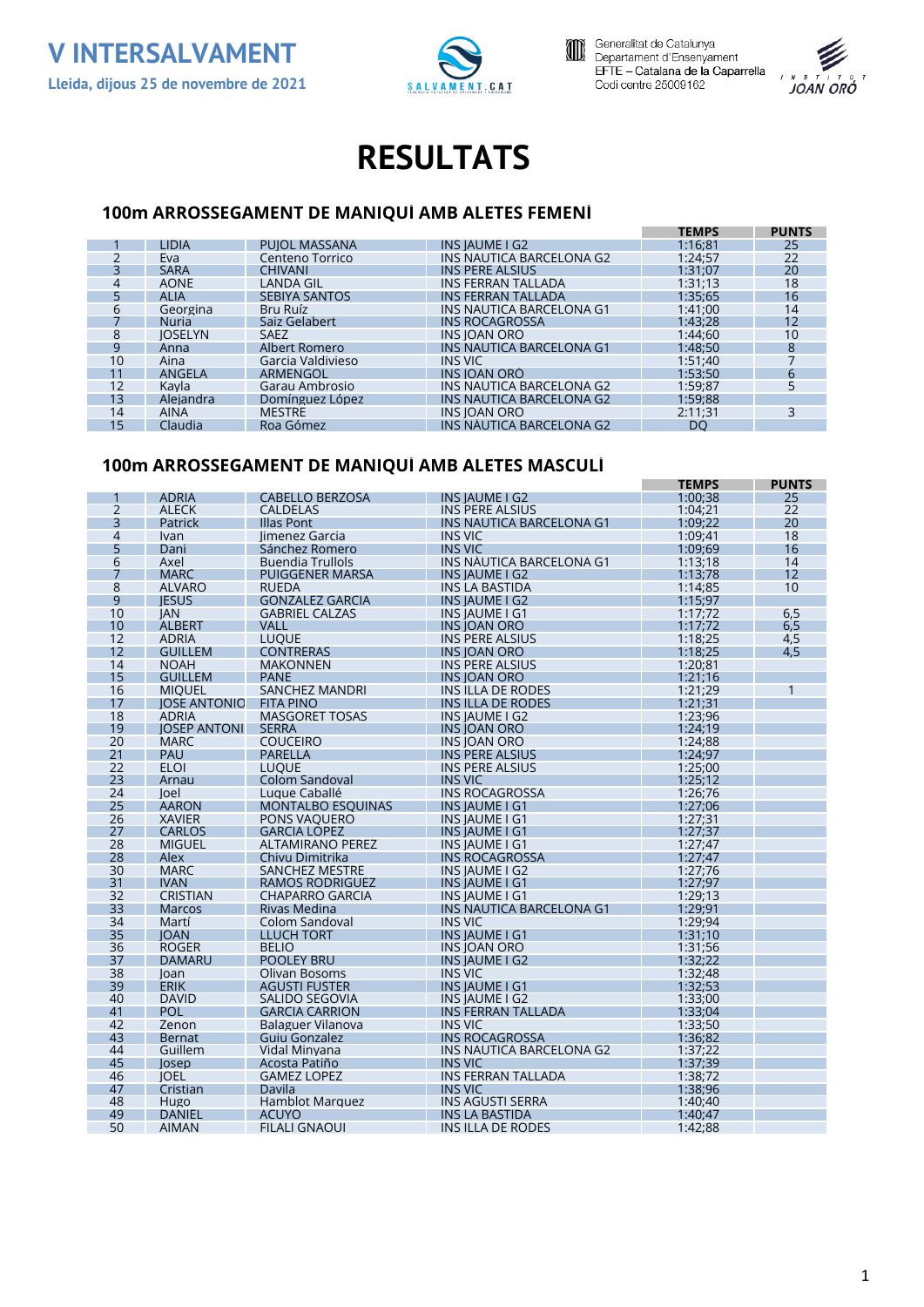





| 51 | <b>Marc</b>   | Ribas Ramirez            | <b>INS ROCAGROSSA</b>     | 1:43:04 |  |
|----|---------------|--------------------------|---------------------------|---------|--|
| 52 | Guillem       | Vives Armengol           | INS NAUTICA BARCELONA G1  | 1:43:41 |  |
| 53 | <b>Eric</b>   | Carrillo Márquez         | INS NAUTICA BARCELONA G1  | 1:44:03 |  |
| 54 | Arnau         | Cerbera Hidalgo          | <b>INS ROCAGROSSA</b>     | 1:45;62 |  |
| 55 | <b>ORIOL</b>  | <b>SANS GARCIA</b>       | <b>INS IAUME I G2</b>     | 1:45:65 |  |
| 56 | <b>GERARD</b> | <b>FORTUNY ABENOIAR</b>  | <b>INS IAUME I G1</b>     | 1:48;97 |  |
| 57 | Facundo       | Fuiguini Saiz            | INS NAUTICA BARCELONA G1  | 1:50:53 |  |
| 58 | <b>IAN</b>    | <b>FARNES CERVANTES</b>  | <b>INS FERRAN TALLADA</b> | 1:54;06 |  |
| 59 | <b>ALEX</b>   | <b>CREMADES</b>          | <b>INS PERE ALSIUS</b>    | 1:55:47 |  |
| 60 | <b>EDUARD</b> | <b>RUBIO</b>             | INS PERE ALSIUS           | 2:06:78 |  |
| 61 | <b>RUBEN</b>  | <b>VARGAS</b>            | <b>INS LA BASTIDA</b>     | 2:16:70 |  |
| 62 | <b>SAMUEL</b> | <b>HERRERA JARAMILLO</b> | <b>INS FERRAN TALLADA</b> | DO      |  |
| 63 | <b>IKER</b>   | <b>BIOSCA SANCHEZ</b>    | INSILLA DE RODES          | DO      |  |
| 64 | <b>IKER</b>   | <b>CUELLAR</b>           | INS JOAN ORO              | DO      |  |
| 65 | lordi         | Savas Iulian             | <b>INS ROCAGROSSA</b>     | DO      |  |

#### **100m COMBINADA DE SALVAMENT FEMENÍ**

|   |                    |                       |                          | <b>TEMPS</b> | <b>PUNTS</b> |
|---|--------------------|-----------------------|--------------------------|--------------|--------------|
|   | <i>lvette</i>      | Aldana Rodriguez      | <b>INS AGUSTI SERRA</b>  | 1:43:50      | 25           |
|   | <b>MARIA URIPE</b> | DE LOS SANTOS NASSARO | INS IAUME I G2           | 2:01:97      | 22           |
|   | <b>ANNA</b>        | <b>OUEROL GARRETA</b> | INS IAUME I G1           | 2:05:44      | 20           |
| 4 | ANGELA             | ARMENGOL              | INS IOAN ORO             | 2:12:08      | 18           |
|   | <b>IOSELYN</b>     | <b>SAEZ</b>           | INS JOAN ORO             | 2:24:65      | 16           |
| h | Núria              | Canudas Coll          | INS NAUTICA BARCELONA G2 | DO           |              |
|   | Paula              | Penalba Lopez         | INS NAUTICA BARCELONA G2 | <b>DO</b>    |              |

#### **100m COMBINADA DE SALVAMENT MASCULÍ**

|                |                               |                                      |                                                            | <b>TEMPS</b>       | <b>PUNTS</b>   |
|----------------|-------------------------------|--------------------------------------|------------------------------------------------------------|--------------------|----------------|
|                | <b>GUILLEM</b>                | <b>PEREZ LEON</b>                    | INS JAUME I G2                                             | 1:15;37            | 25             |
| 2              | Ivan                          | limenez Garcia                       | INS VIC                                                    | 1:21:27            | 22             |
| 3              | <b>MARTI</b>                  | <b>BOIX</b>                          | <b>INS PERE ALSIUS</b>                                     | 1:22:53            | 20             |
| $\overline{4}$ | Dani                          | Sánchez Romero                       | INS VIC                                                    | 1:27:69            | 18             |
| 5              | <b>URIEL</b>                  | <b>LUOUE ZAMORA</b>                  | <b>INS JAUME I G2</b>                                      | 1:27:85            | 16             |
| 6              | <b>IOEL</b>                   | <b>GAMEZ LOPEZ</b>                   | <b>INS FERRAN TALLADA</b>                                  | 1:30:16            | 14             |
| 7              | <b>HERY</b>                   | <b>MARTINEZ</b>                      | <b>INS LA BASTIDA</b>                                      | 1:32:00            | 12             |
| 8              | <b>IESUS</b>                  | <b>GONZALEZ GARCIA</b>               | INS JAUME I G2                                             | 1:32;93            |                |
| 9              | Edgar                         | Sanz Giión                           | <b>INS NAUTICA BARCELONA G1</b>                            | 1:33:53            | 8              |
| 10             | Guillem                       | Padilla Castelló                     | <b>INS AGUSTI SERRA</b>                                    | 1:35;58            | $\overline{7}$ |
| 11             | <b>IOSEP MARIA</b>            | <b>TICO</b>                          | <b>INS IOAN ORO</b>                                        | 1:35:81            | 6              |
| 12             | <b>MARC</b>                   | <b>CASALS</b>                        | <b>INS JOAN ORO</b>                                        | 1:36;21            | 5              |
| 13             | <b>ALEIX</b>                  | PERPINYA ROSTRA                      | <b>INSIAUMEIG2</b>                                         | 1:36:65            |                |
| 14             | loan                          | Olivan Bosoms                        | <b>INS VIC</b>                                             | 1:37:87            |                |
| 15             | <b>ABEL</b>                   | <b>VIDAL RUEDAS</b>                  | <b>INS JAUME I G2</b>                                      | 1:40;72            |                |
| 16             | <b>MIOUEL</b>                 | <b>SANCHEZ MANDRI</b>                | <b>INSILLA DE RODES</b>                                    | 1:41:47            | 1              |
| 17             | <b>GUILLEM</b>                | <b>CONTRERAS</b>                     | <b>INS JOAN ORO</b>                                        | 1:42:22            |                |
| 18             | <b>IOSE ANTONIO</b>           | <b>FITA PINO</b>                     | <b>INS ILLA DE RODES</b>                                   | 1:42:30            |                |
| 19             | <b>IOSEP ANTONI</b>           | <b>SERRA</b>                         | <b>INS IOAN ORO</b>                                        | 1:43:72            |                |
| 20             | <b>ALEX</b>                   | <b>OLAYA</b>                         | <b>INS IOAN ORO</b>                                        | 1:44:69            |                |
| 21             | <b>IOAN</b>                   | <b>LLUCH TORT</b>                    | INS IAUME I G1                                             | 1:45:10            |                |
| 22             | <b>ELOI</b>                   | <b>LUQUE</b>                         | <b>INS PERE ALSIUS</b>                                     | 1:45:18            |                |
| 23             | <b>ERIK</b>                   | <b>AGUSTI FUSTER</b>                 | <b>INS JAUME I G1</b>                                      | 1:45:50            |                |
| 24             | <b>ALBERT</b>                 | <b>CARLES BERNAT</b>                 |                                                            | 1:45:84            |                |
| 25             | <b>LUKA</b>                   |                                      | INS JAUME I G1<br><b>INS PERE ALSIUS</b>                   | 1:47:53            |                |
|                | <b>ALBERT</b>                 |                                      |                                                            |                    |                |
| 26             |                               | VALL                                 | INS JOAN ORO                                               | 1:47;94            |                |
| 27<br>28       | <b>ADRIA</b>                  | <b>MASGORET TOSAS</b>                | <b>INSIAUMEIG2</b>                                         | 1:49:06            |                |
|                | Arnau                         | Sánchez Plou                         | INS NAUTICA BARCELONA G2                                   | 1:50:53            |                |
| 29<br>30       | <b>Bernat</b><br>loel         | Guiu Gonzalez<br>Lugue Caballé       | <b>INS ROCAGROSSA</b><br><b>INS ROCAGROSSA</b>             | 1:50:94<br>1:52:75 |                |
| 31             | <b>MARC</b>                   | <b>SANCHEZ MESTRE</b>                | <b>INS JAUME I G2</b>                                      | 1:55:12            |                |
| 32             | PEDRO                         | <b>RODRIGUEZ</b>                     | <b>INS PERE ALSIUS</b>                                     | 1:55:25            |                |
| 33             | <b>Eric</b>                   | Perez-Carrasco Millan                | <b>INS NAUTICA BARCELONA G1</b>                            | 1:55;46            |                |
| 34             |                               | Marí i Viñas                         | INS NAUTICA BARCELONA G1                                   | 1:57;34            |                |
| 35             | Arnau<br><b>ALBERT</b>        |                                      | <b>INS IOAN ORO</b>                                        | 1:57:53            |                |
|                |                               | <b>FARRE</b><br><b>GRANDE FRUTOS</b> |                                                            |                    |                |
| 36<br>37       | <b>CLAUDIO</b><br>Guillermo   |                                      | <b>INSILLA DE RODES</b>                                    | 2:00:91<br>2:02:29 |                |
| 38             |                               | Ródenas González                     | INS NAUTICA BARCELONA G1                                   | 2:03:94            |                |
| 39             | Arnau                         | Cerbera Hidalgo                      | <b>INS ROCAGROSSA</b>                                      |                    |                |
| 40             | <b>FACUNDO</b><br><b>ELOI</b> | <b>BENITEZ</b><br><b>SANZ RAFOLS</b> | <b>INS IOAN ORO</b>                                        | 2:08:91<br>2:09:73 |                |
| 41             |                               |                                      | <b>INS JAUME I G2</b>                                      | 2:10:78            |                |
| 42             | Eduard<br>Gerard              | Cortés Mercader<br>Diaz Blanca       | <b>INS NAUTICA BARCELONA G2</b><br><b>INS AGUSTI SERRA</b> | 2:12:75            |                |
| 43             | <b>ORIOL</b>                  |                                      | <b>INS JAUME I G2</b>                                      | 2:14:15            |                |
| 43             | Arnau                         | SANS GARCIA<br>Morote Cubiñá         | <b>INS VIC</b>                                             | 2:16:53            |                |
| 45             |                               |                                      | <b>INS ROCAGROSSA</b>                                      |                    |                |
|                | Marc                          | Ribas Ramirez                        |                                                            | 2:16:63            |                |
| 46<br>47       | Pol                           | Méndez Cuerda                        | <b>INS VIC</b>                                             | 2:26:23<br>2:28:41 |                |
|                | <b>Eric</b>                   | Jové García                          | <b>INS NAUTICA BARCELONA G2</b>                            |                    |                |
| 48<br>49       | <b>MAGI</b>                   | <b>AMIGO ARIONA</b>                  | INS JAUME I G1                                             | <b>DO</b>          |                |
|                | <b>IKER</b>                   | <b>BIOSCA SANCHEZ</b>                | <b>INS ILLA DE RODES</b>                                   | <b>DO</b>          |                |
| 50             | Arnau                         | Miravalles Moreno                    | INS NAUTICA BARCELONA G1                                   | da                 |                |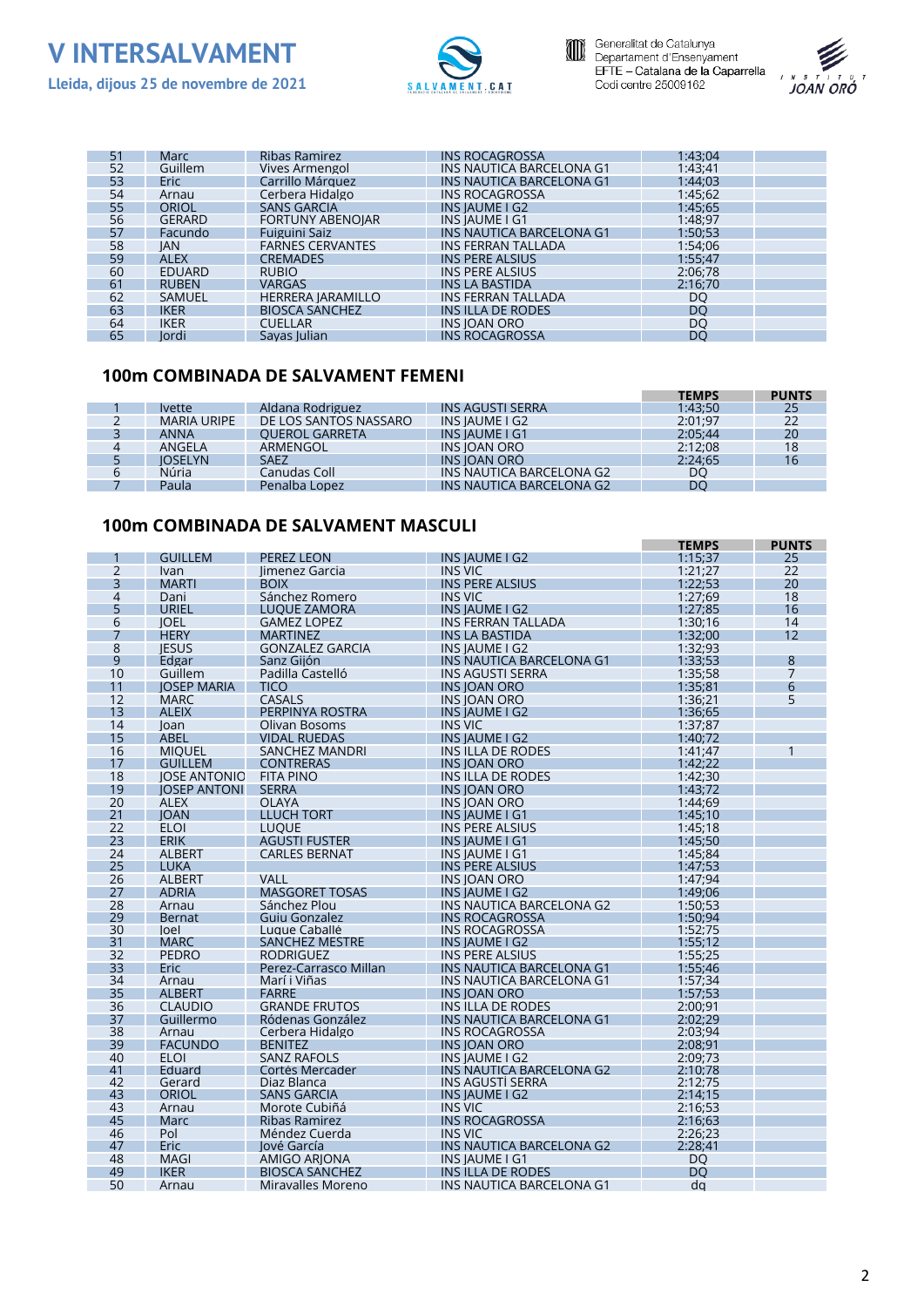





**TEMPS PUNTS**

|    | Alexandre       | Olivan Bosom       | INS NAUTICA BARCELONA G1 | DO        |  |
|----|-----------------|--------------------|--------------------------|-----------|--|
| 52 | Carlos Francisc | Ricart García      | INS NAUTICA BARCELONA G1 | <b>DO</b> |  |
| 53 | Alejandro       | Rodriguez Bujaldon | INS NAUTICA BARCELONA G1 | DO        |  |
| 54 | Nahuel Emiliar  | Cabrera Rodríguez  | INS NAUTICA BARCELONA G2 | da        |  |
| 55 | Iván            | Corral Lorente     | INS NAUTICA BARCELONA G2 | DO        |  |
| 56 | Pau             | Morilla Alonso     | INS NAUTICA BARCELONA G2 | <b>DO</b> |  |
| 57 | Nawel Nahuat    | Ramírez Rozalen    | INS NAUTICA BARCELONA G2 | <b>DO</b> |  |
| 58 | Eduard          | Agustí Codony      | <b>INS VIC</b>           | DO        |  |
| 59 | POL             | <b>GIMENEZ</b>     | <b>INS LA BASTIDA</b>    | DO        |  |
| 60 | <b>ALBERT</b>   | MAGDALENA          | <b>INS LA BASTIDA</b>    | DO        |  |

#### **100m SUPER SOCORRISTA FEMENÍ**

|    |                    |                       |                           | <b>IEMPS</b> | <b>PUNIS</b> |
|----|--------------------|-----------------------|---------------------------|--------------|--------------|
|    | <b>ALIA</b>        | <b>SEBIYA SANTOS</b>  | <b>INS FERRAN TALLADA</b> | 1:17:43      | 25           |
|    | Xènia              | Farrerrons Savenkova  | <b>INS AGUSTI SERRA</b>   | 1:18:12      | 22           |
|    | Núria              | Canudas Coll          | INS NAUTICA BARCELONA G2  | 1:18:94      | 20           |
| 4  | <b>AONE</b>        | <b>LANDA GIL</b>      | INS FERRAN TALLADA        | 1:20:97      | 18           |
|    | <b>MARIA URIPE</b> | DE LOS SANTOS NASSARO | INS IAUME I G2            | 1:26:03      | 16           |
| 6  | <b>LIDIA</b>       | <b>PUIOL MASSANA</b>  | INS IAUME I G2            | 1:35:44      | 14           |
|    | <b>AINA</b>        | <b>MESTRE</b>         | <b>INS JOAN ORO</b>       | 1:40:56      | 12           |
| 8  | Noa Victoria       | <b>Bua</b>            | INS NAUTICA BARCELONA G2  | 1:43:10      | 10           |
| q  | Silvia             | Lliuró Miró           | INS NAUTICA BARCELONA G1  | 1:44:38      | 8            |
| 10 | <b>BARBARA</b>     | <b>OUERO</b>          | <b>INS LA BASTIDA</b>     | 1:46:95      |              |
| 11 | lana               | Barragán Domper       | INS VIC                   | 1:53:22      | 6            |
| 12 | Ingrid Nicol       | Romero Loaiza         | <b>INS VIC</b>            | 2:28:34      |              |
| 13 | <i>lvette</i>      | Aldana Rodriguez      | <b>INS AGUSTI SERRA</b>   | DO           |              |
| 14 | Paula              | Penalba Lopez         | INS NAUTICA BARCELONA G2  | DO           |              |
|    |                    |                       |                           |              |              |

#### **100m SUPER SOCORRISTA MASCULÍ**

|                |                     |                         |                                 | <b>TEMPS</b> | <b>PUNTS</b> |
|----------------|---------------------|-------------------------|---------------------------------|--------------|--------------|
| 1              | <b>GUILLEM</b>      | PEREZ LEON              | INS JAUME I G2                  | 1:06:43      | 25           |
| $\overline{2}$ | <b>MARTI</b>        | <b>BOIX</b>             | <b>INS PERE ALSIUS</b>          | 1:08:31      | 22           |
| 3              | <b>URIEL</b>        | <b>LUOUE ZAMORA</b>     | INS JAUME I G2                  | 1:08:38      | 20           |
| $\overline{4}$ | <b>ALECK</b>        | <b>CALDELAS</b>         | <b>INS PERE ALSIUS</b>          | 1:08:81      | 18           |
| 5              | Dani                | Sánchez Romero          | <b>INS VIC</b>                  | 1:09:65      | 16           |
| 6              | <b>Ivan</b>         | limenez Garcia          | <b>INS VIC</b>                  | 1:11:21      | 14           |
| 7              | Guillem             | Padilla Castelló        | <b>INS AGUSTI SERRA</b>         | 1:12:38      | 12           |
| 8              | loan                | Olivan Bosoms           | <b>INS VIC</b>                  | 1:14:09      |              |
| 9              | <b>SERGI</b>        | <b>LLANES MORERA</b>    | INS JAUME I G2                  | 1:14:49      |              |
| 10             | <b>IOSEP MARIA</b>  | TICO                    | <b>INS JOAN ORO</b>             | 1:16;81      |              |
| 11             | <b>MARC</b>         | <b>GUAITA</b>           | INS LA BASTIDA                  | 1:17:03      | 6            |
| 12             | <b>ASIER</b>        | <b>PANEQUE LOPEZ</b>    | <b>INS JAUME I G1</b>           | 1:17:85      | 5            |
| 13             | <b>MARC</b>         | <b>ASPA MESTRE</b>      | INS JAUME I G1                  | 1:19:56      | 4            |
| 14             | <b>IOEL</b>         | <b>GAMEZ LOPEZ</b>      | <b>INS FERRAN TALLADA</b>       | 1:19:63      | 3            |
| 15             | <b>ADRIA</b>        | <b>LUQUE</b>            | INS PERE ALSIUS                 | 1:19:75      |              |
| 16             | POL                 | <b>GIMENEZ</b>          | <b>INS LA BASTIDA</b>           | 1:20:97      |              |
| 17             | <b>IAN</b>          | <b>GABRIEL CALZAS</b>   | INS IAUME I G1                  | 1:21:16      |              |
| 18             | <b>IOSE ANTONIO</b> | <b>FITA PINO</b>        | <b>INS ILLA DE RODES</b>        | 1:21:54      |              |
| 19             | Arnau               | Sánchez Plou            | INS NAUTICA BARCELONA G2        | 1:21;60      |              |
| 20             | <b>IOEL</b>         | <b>FERNANDEZ</b>        | INS JOAN ORO                    | 1:22:24      |              |
| 21             | <b>MIOUEL</b>       | <b>SANCHEZ MANDRI</b>   | <b>INS ILLA DE RODES</b>        | 1:22;50      |              |
| 22             | lordi               | Garcia Terencia         | <b>INS AGUSTI SERRA</b>         | 1:22:60      |              |
| 23             | <b>ALEX</b>         | <b>OLAYA</b>            | <b>INS JOAN ORO</b>             | 1:22;69      |              |
| 24             | <b>IKER</b>         | <b>CUELLAR</b>          | <b>INS JOAN ORO</b>             | 1:23:03      |              |
| 25             | <b>ADRIA</b>        | <b>ACEDO MARTINEZ</b>   | INS IAUME I G1                  | 1:23:38      |              |
| 26             | <b>lordi</b>        | Savas Iulian            | INS ROCAGROSSA                  | 1:24;78      |              |
| 27             | Alexandre           | Olivan Bosom            | INS NAUTICA BARCELONA G1        | 1:24;84      |              |
| 28             | Pablo               | Díaz Pareja             | INS NAUTICA BARCELONA G2        | 1:25:17      |              |
| 29             | <b>XAVIER</b>       | PONS VAQUERO            | INS JAUME I G1                  | 1:25;94      |              |
| 30             | loel                | Luque Caballé           | <b>INS ROCAGROSSA</b>           | 1:25:97      |              |
| 31             | <b>ALBERT</b>       | <b>CARLES BERNAT</b>    | INS JAUME I G1                  | 1:26;28      |              |
| 32             | <b>ARTUR</b>        | <b>ALTAMIRANO PEREZ</b> | INS JAUME I G1                  | 1:26:31      |              |
| 33             | <b>CLAUDIO</b>      | <b>GRANDE FRUTOS</b>    | <b>INS ILLA DE RODES</b>        | 1:26;75      |              |
| 34             | <b>IOSEP ANTONI</b> | <b>SERRA</b>            | <b>INS JOAN ORO</b>             | 1:27:84      |              |
| 35             | <b>ELOI</b>         | <b>SANZ RAFOLS</b>      | INS JAUME I G2                  | 1:28:10      |              |
| 36             | <b>Marcos</b>       | Rivas Medina            | <b>INS NAUTICA BARCELONA G1</b> | 1:28:50      |              |
| 37             | Eric                | Carrillo Márquez        | <b>INS NAUTICA BARCELONA G1</b> | 1:28:53      |              |
| 38             | <b>SEBASTIAN MA</b> | <b>WAGNER</b>           | <b>INS JAUME I G1</b>           | 1:28:90      |              |
| 39             | <b>MARC</b>         | <b>RUBIROLA</b>         | INS PERE ALSIUS                 | 1:29:22      |              |
| 40             | <b>NOAH</b>         | <b>MAKONNEN</b>         | <b>INS PERE ALSIUS</b>          | 1:30;12      |              |
| 41             | Alex                | Chivu Dimitrika         | INS ROCAGROSSA                  | 1:30;54      |              |
| 42             | <b>IESUS</b>        | <b>GONZALEZ GARCIA</b>  | INS IAUME I G2                  | 1:32;72      |              |
| 43             | <b>MIGUEL</b>       | PADILLA ORTIZ           | INS JAUME I G1                  | 1:33;38      |              |
| 44             | Arnau               | Colom Sandoval          | <b>INS VIC</b>                  | 1:34;16      |              |
| 45             | <b>AIMAN</b>        | <b>FILALI GNAOUI</b>    | <b>INS ILLA DE RODES</b>        | 1:34;19      |              |
| 46             | <b>ROGER</b>        | <b>MOLA</b>             | INS IOAN ORO                    | 1:34:44      |              |
| 47             | Daniel              | Martínez Alvaro         | INS NAUTICA BARCELONA G2        | 1:34;64      |              |
| 48             | lordi               | Rodriguez Valero        | INS AGUSTI SERRA                | 1:35:15      |              |
| 49             | Teo                 | Bernardo Gallego        | INS NAUTICA BARCELONA G2        | 1:35;41      |              |
| 50             | Guillem             | Vives Armengol          | INS NAUTICA BARCELONA G1        | 1:35;53      |              |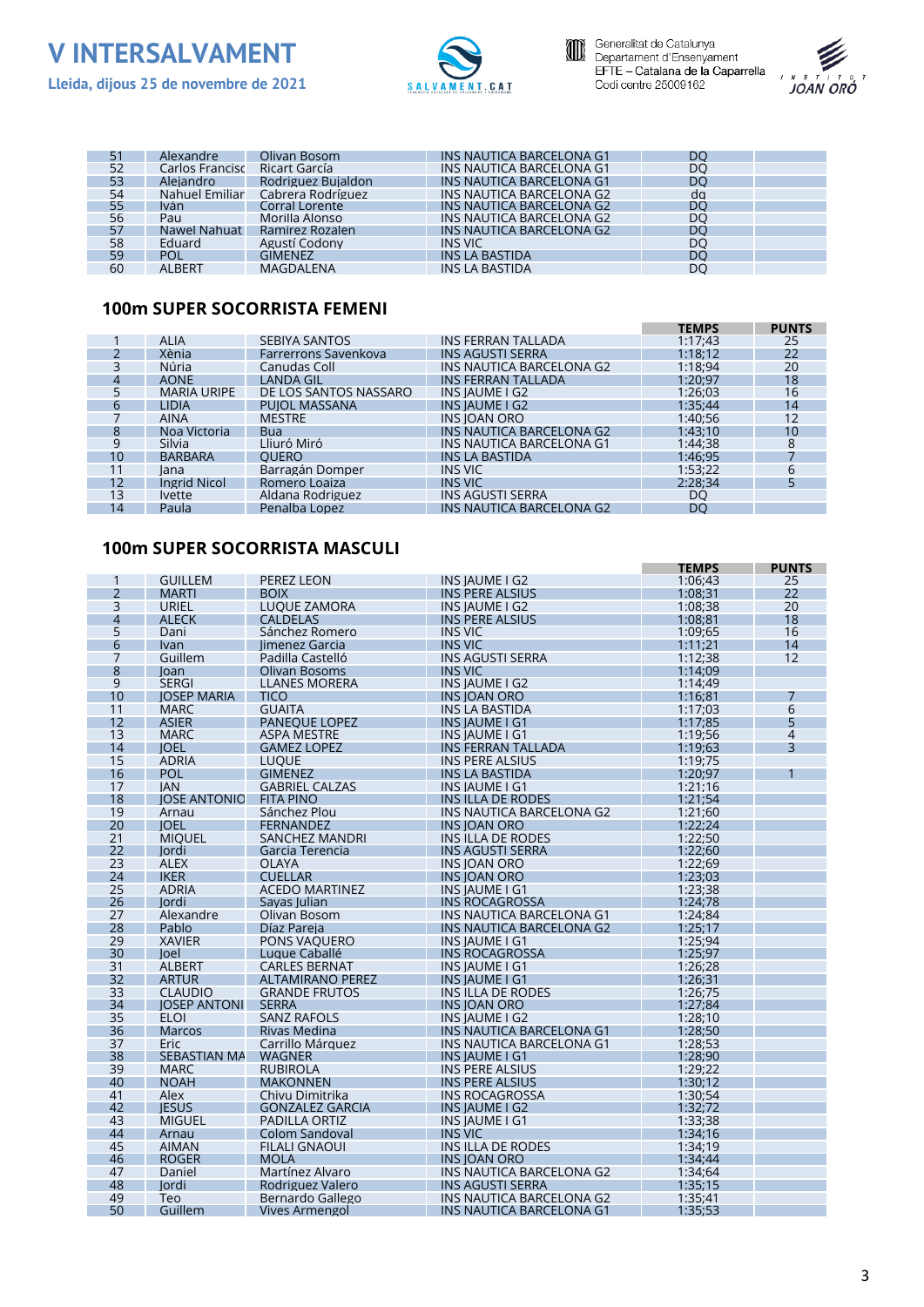





| 51 | <b>Eric</b>    | lové García              | INS NAUTICA BARCELONA G2        | 1:35:81 |  |
|----|----------------|--------------------------|---------------------------------|---------|--|
| 52 | <b>DAMARU</b>  | <b>POOLEY BRU</b>        | INS IAUME I G2                  | 1:35;85 |  |
| 53 | <b>DAVID</b>   | SALIDO SEGOVIA           | INS IAUME I G2                  | 1:37:54 |  |
| 54 | <b>GUILLEM</b> | <b>PANE</b>              | <b>INS IOAN ORO</b>             | 1:38;24 |  |
| 55 | <b>POL</b>     | <b>GARCIA CARRION</b>    | INS FERRAN TALLADA              | 1:39;03 |  |
| 56 | David          | García Vila              | INS NAUTICA BARCELONA G2        | 1:39:32 |  |
| 57 | Pablo          | Iglesias Salagre         | INS NAUTICA BARCELONA G1        | 1:39;54 |  |
| 58 | Arnau          | Cerbera Hidalgo          | <b>INS ROCAGROSSA</b>           | 1:40:04 |  |
| 59 | David          | Ruiz Boluda              | INS NAUTICA BARCELONA G1        | 1:46:70 |  |
| 60 | Arnau          | Miravalles Moreno        | INS NAUTICA BARCELONA G1        | 1:49:16 |  |
| 61 | <b>RUBEN</b>   | <b>VARGAS</b>            | INS LA BASTIDA                  | 1:50:53 |  |
| 62 | Alejandro      | Rodriguez Buialdon       | <b>INS NAUTICA BARCELONA G1</b> | 1:50:68 |  |
| 63 | <b>ADRIAN</b>  | <b>IIMENEZ</b>           | <b>INS JOAN ORO</b>             | 1:54:94 |  |
| 64 | <b>EDUARD</b>  | <b>RUBIO</b>             | INS PERE ALSIUS                 | 2:12:60 |  |
| 65 | <b>SAMUEL</b>  | <b>HERRERA JARAMILLO</b> | <b>INS FERRAN TALLADA</b>       | DO      |  |
| 66 | Daniel         | Givica Ferrer            | INS NAUTICA BARCELONA G1        | DO      |  |

#### **8x25m ARROSSEGAMENT DE MANIQUÍ**

|    |                          | <b>TEMPS</b> | <b>PUNTS</b> |
|----|--------------------------|--------------|--------------|
|    | <b>INS IAUME I G2</b>    | 3:35:61      | 25           |
|    | <b>INS IOAN ORO</b>      | 3:53;55      |              |
|    | <b>INS IAUME I G1 A</b>  | 3:58;58      | 20           |
|    | <b>INS PERE ALSIUS</b>   | 4:02:90      | 18           |
|    | <b>INS LA BASTIDA</b>    | 4:10:68      | 16           |
| 6  | INS NAUTICA BARCELONA G1 | 4:26:22      | 14           |
|    | <b>INS VIC</b>           | 4:36:47      |              |
| 8  | INS NAUTICA BARCELONA G2 | 5:09:94      | 10           |
| q  | <b>INS IAUME I G1 B</b>  | DO           |              |
| 10 | <b>INS ROCAGROSSA</b>    | DO           |              |

#### **8x50m COMBINADA DE SALVAMENT**

|   |                                 | <b>TEMPS</b> | <b>PUNTS</b> |
|---|---------------------------------|--------------|--------------|
|   | INS IAUME I G2                  | 4:11:47      | 25           |
|   | INS NAUTICA BARCELONA G1        | 4:31:02      | 22           |
|   | <b>INSIAUME I G1 A</b>          | 4:33:16      | 20           |
|   | <b>INS JOAN ORO</b>             | 4:33:92      | 18           |
|   | <b>INS AGUSTI SERRA</b>         | 4:36:60      | 16           |
| 6 | <b>INS IAUME I G1 B</b>         | 4:37:34      |              |
|   | <b>INS NAUTICA BARCELONA G2</b> | 4:40:84      |              |
| 8 | <b>INS ROCAGROSSA</b>           | 4:47:66      | 10           |
|   | INS PERE ALSIUS                 | 4:51:16      | O            |